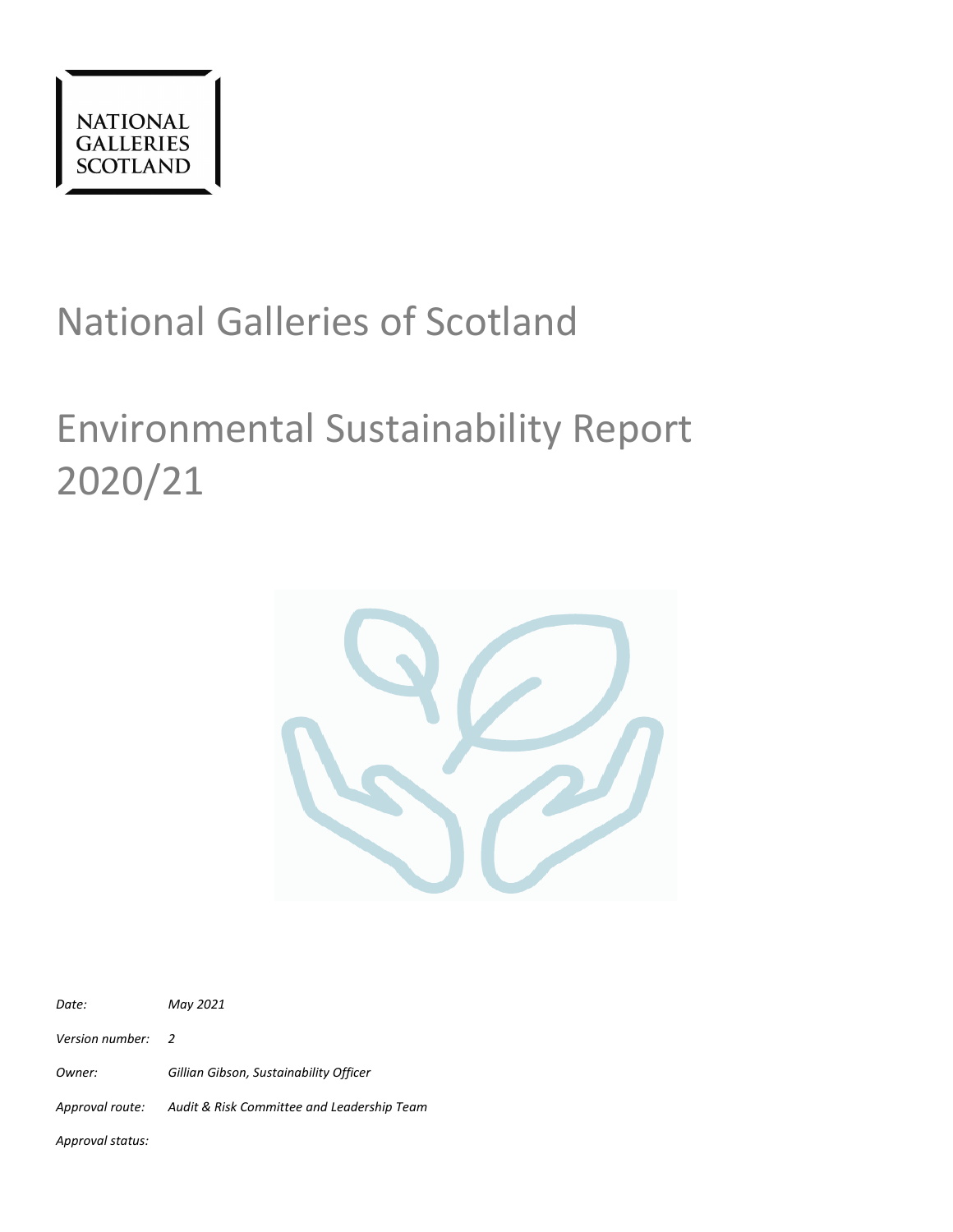| 1. Introduction                    |                |  |  |  |
|------------------------------------|----------------|--|--|--|
| 2. Overall Performance             | 3              |  |  |  |
| 3. Energy & Water Use              | $\overline{4}$ |  |  |  |
| 4. Transport & Travel              | 5              |  |  |  |
| 5. Resource Use                    | 6              |  |  |  |
| 6. Adaptation                      | $\overline{7}$ |  |  |  |
| 7. Sustainable Procurement         | $\overline{7}$ |  |  |  |
| 8. Biodiversity                    | 8              |  |  |  |
| 9. Staff & Visitor Engagement      | 9              |  |  |  |
| 10. APPENDIX: Performance Figures  | 10             |  |  |  |
| <b>Emissions Factors</b>           | 11             |  |  |  |
| <b>Scope Definitions</b>           | 11             |  |  |  |
| <b>Working from Home Emissions</b> | 11             |  |  |  |

NATIONAL<br>GALLERIES<br>SCOTLAND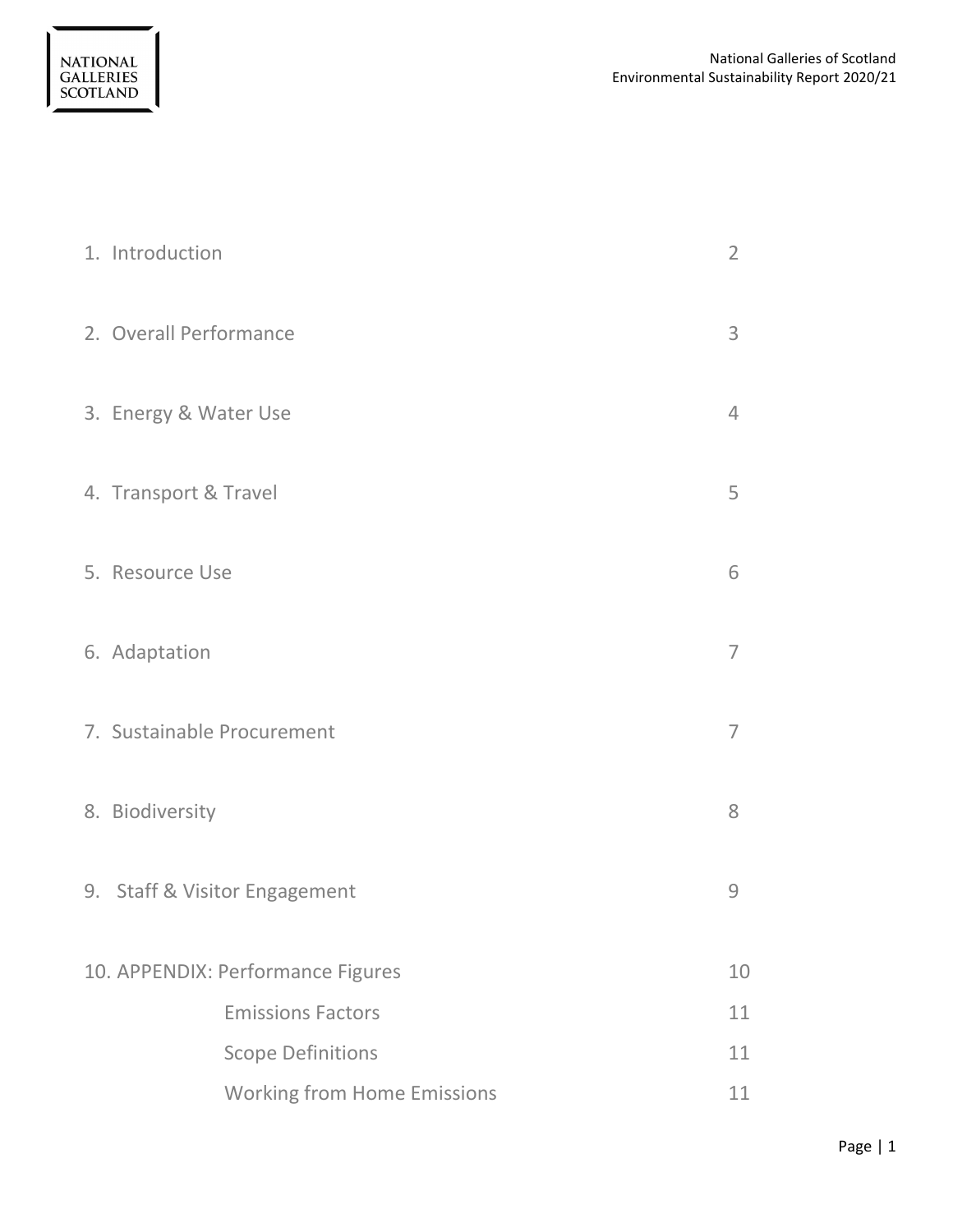# **Introduction**

## **Background**

The National Galleries of Scotland (NGS) strives to make progress to become a more sustainable and efficient organisation. Our work is steered by Our Shared Strategy, with sustainability at the heart of the organisation as one of our key drivers. Internally this translates into actions through our Carbon Management Plan and Environmental Management Plan 2018-2022.

This annual report brings together all the sustainability work that is happening in and across all the National Gallery sites. This includes energy, water and waste reduction, low carbon travel, sustainable procurement, biodiversity, adaptation and engagement with staff and visitors.

Since beginning our sustainability journey in 2008/09, NGS has been making improvements year on year. After reaching our carbon reduction target of 42% two years early in 2017/18, our Carbon Management Plan and Environmental Management Plan was updated in 2018/19 committing to reduce our carbon footprint by 60% by the end of the financial year of 2021/22 from our original baseline year of 2008/09. In 2019 we gained our Green Tourism Gold Award for all NGS sites.

# **NATIONAL GALLERIES SCOTLAND**

# **Impacts of Covid-19**

2020/21 was an unprecedented year for all, with Covid-19 and lockdown impacting society; economically, socially, and environmentally. NGS closed buildings to visitors and colleagues along with the rest of the world and colleagues stayed at home as we transitioned to this new way of working. Business travel stopped completely, and recycling and waste onsite was dramatically reduced.

This period was important for social sustainability – supporting our communities and doing what we could to use the collection and art as a way of aiding the emotional and social impacts of a global pandemic.

Engagement with environmental sustainability moved online to support colleagues with reducing energy use and waste at home as well as sharing conversations about nature, food growing, sustainable swaps and active travel that people were adopting while home working. It was also important for communication in understanding the most sustainable options in relation to PPE when returning to site.

# **Next Steps**

This year has been a chance to reassess and recalibrate the priorities for NGS as everyone navigates the challenges of coming out of lockdown. NGS have used this time to start planning a route to net-zero and actions for each department to address the Climate Emergency. With COP26 being hosted in Glasgow in November 2021 it is an encouraging time to make progress and engage with our communities.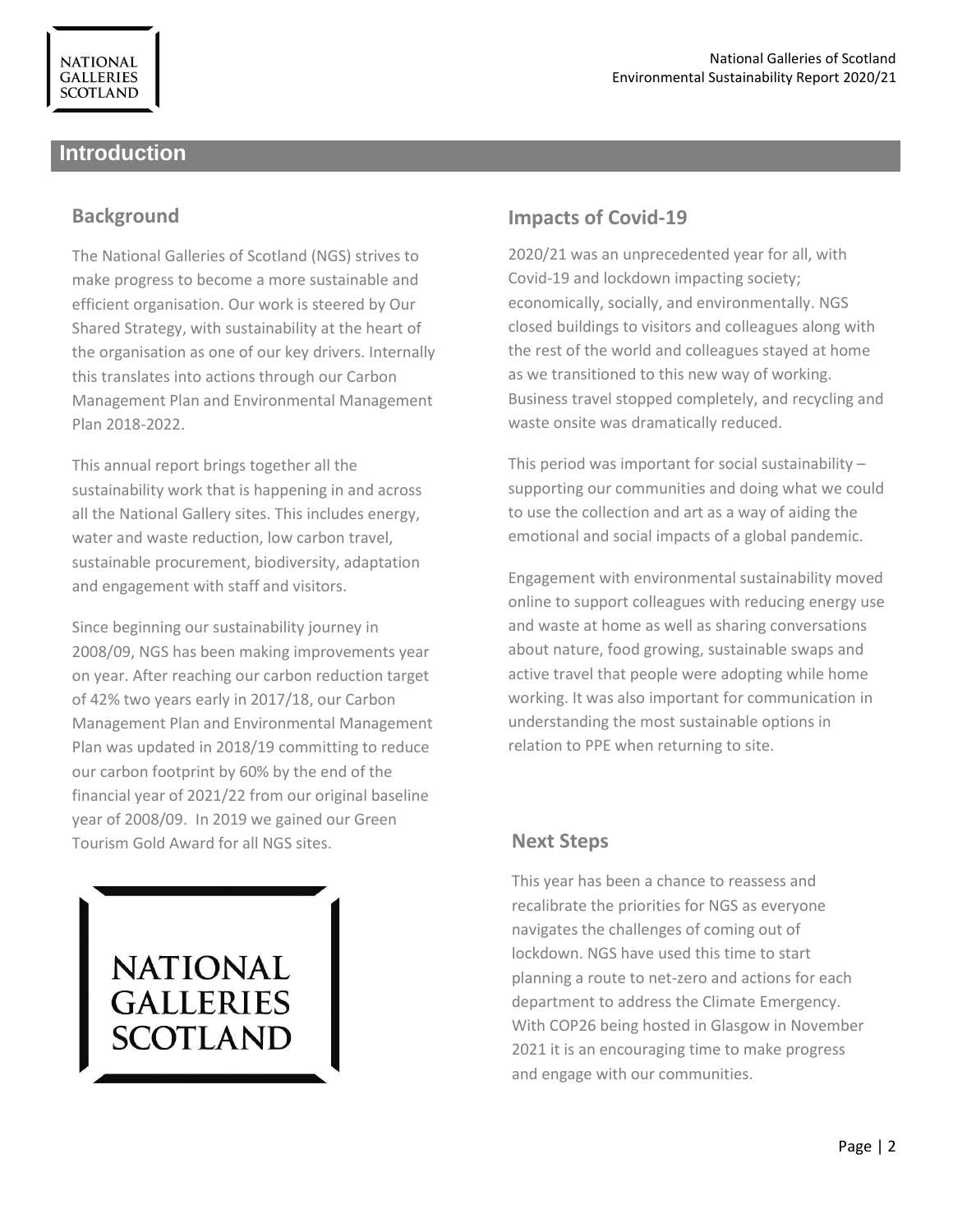# **2020/21 Overall Performance**

**NATIONAL GALLERIES SCOTLAND** 

Due to the drastic changes to the use of our buildings and the way that we approached work; the carbon reductions recorded in 2020/21 are an unrealistic portrayal of progress. As highlighted throughout lockdown, these are short-term wins for carbon reductions but as we return to working in our normal ways, these emissions will start to rise again. This is a period to reassess what a new 'Business as Usual' looks like and continue the more environmentally beneficial practises where possible.

Energy use was only marginally reduced as the gallery building need to maintain temperature and humidity levels for the preservation of the artworks. Carbon reductions were seen in transport since the fleet were minimally used however expenditure remained high due to ongoing services and insurance costs. Similarly, water consumption reduced with less visitors and staff on site, however costs increased due to fixed drainage charges.



We have omitted comparison data from this year's report since it does not provide an accurate narrative. Although not included in the overall emissions data we have given an estimate of the carbon emissions that may have occur with our staff working from home. Going forward a comparison will be with 2019/20 data which was more realistic of our energy use while fully operational.

| Area                                | 2008/09 Baseline year | 2019/20 Performance | 2020/21 Performance |  |
|-------------------------------------|-----------------------|---------------------|---------------------|--|
| Carbon from Energy <sup>1</sup>     | 3690                  | 1561                | 1292                |  |
| Total Energy Expenditure            | £645,939              | £429,618            | £412,717            |  |
| Carbon from Transport <sup>1</sup>  | 8.45                  | 14.15               | 4                   |  |
| Total Transport Expenditure         | £10,205               | £33,474             | £28,584             |  |
| Carbon from Waste $1$               | 28.38                 | 2.71                | $\mathbf{1}$        |  |
| Total Waste Expenditure             | £18,553               | £24,348             | £7,980              |  |
| Carbon from Water $1$               | 18.09                 | 16.13               | 5                   |  |
| Total Water Expenditure             | £86,157               | £70,861             | £113,549            |  |
| Total Carbon Emissions <sup>1</sup> | 3745                  | 1594                | 1302                |  |

*Summary table of the progress we have made since the financial year 2008/09 (1 April to 31 March)*

 $1$ : Carbon is measured in tonnes of carbon dioxide (CO<sub>2</sub>) equivalent.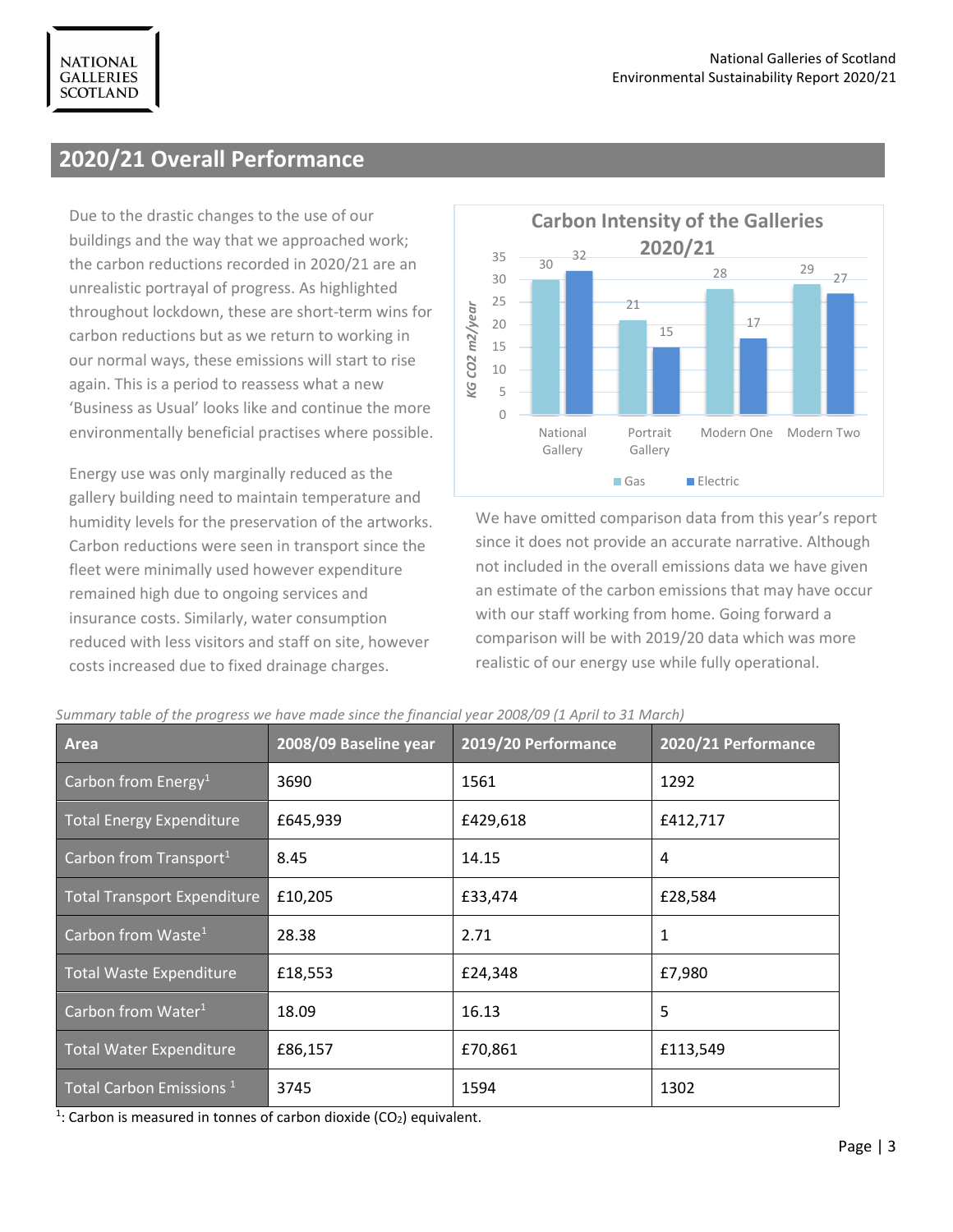# **Energy & Water Use**

#### **Progress and Initiatives**

In 2020/21 NGS used 1292 tonnes of carbon dioxide (CO<sup>2</sup>) equivalent for the running of the buildings during lockdown. As mentioned, the gallery buildings remained conditioned for the preservation of the artwork, with security staff on site the utilities continued to be in use but at a fraction of the normal consumption. Without visitors and staff using the cafes, kitchens and toilets the water usage was reduced dramatically.

Air ventilation was highly utilised to ensure that there was enough circulation of fresh air into the gallery spaces when visitors returned. Small increases in energy and water use were seen but still did not return to the pre-Covid 19. consumption levels.

When lockdown rules allowed, NGS continued with carbon reduction projects such as the installation of more secondary glazing at Modern Two, swap over to LED lighting and installing submetering for our cafes to monitor energy usage.

To support staff in the run up to their first winter working from home, NGS partnered with Energy Saving Trust to deliver training and support for colleagues. The webinar included information and top tips for reducing energy use while keeping warm.

# **Looking ahead – we will**

- Continue to track carbon emissions as NGS move to blended working
- Work with consultants to map a pathway to net-zero in relation to building energy use and efficiency opportunities
- Support colleagues to continue to reduce energy use on site and at home



#### **Working from home emissions**

In total 195 members of NGS staff were officially working from home through 2020/21. It was identified early on that although NGS carbon emissions may seem to reduce over the reporting year, it would be unknown how much additional carbon was being produced in our staffs' homes. Using the Ecoact Home Emissions White Paper an estimate of these emissions was calculated to give an indication of the carbon emissions that were generated. This is roughly calculated to include emissions from the use of laptops, lighting and heating which had been used at home. It was calculated that approximately an additional 17% of energy emissions last year would have been used by staff working from home. This has not been added to our carbon footprint as it is a very general estimate but something that will be considered in future.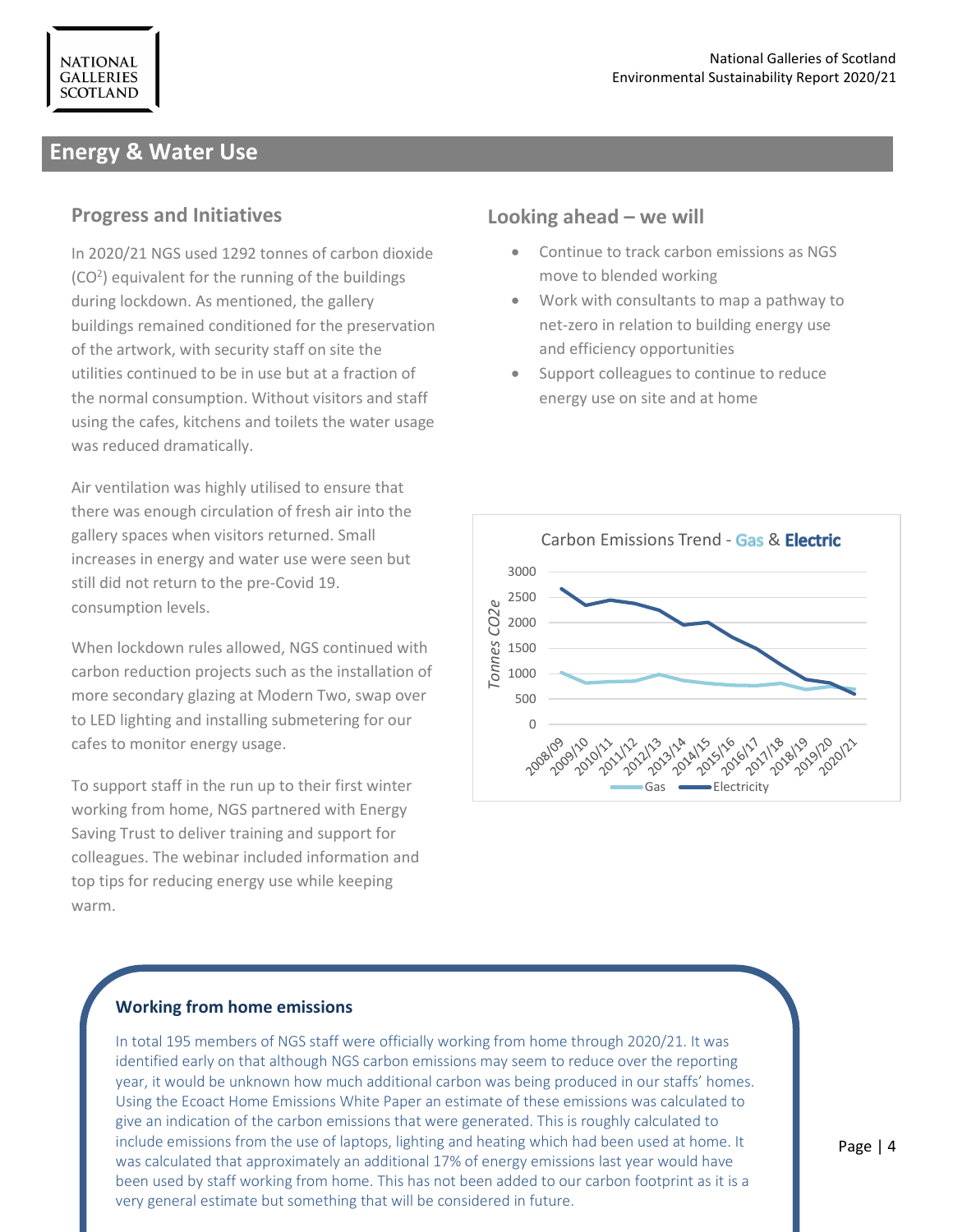# **Transport & Travel**

#### **Progress and Initiatives**

Our Cycle Friendly Employer status was renewed by Cycle Scotland, showing our continued encouragement for staff to use bikes and active travel to commute to work and between the gallery sites. With a societal shift towards walking and cycling during lockdown, including the 'Spaces for People' changes to the Edinburgh streets, NGS are looking to support staff with more training sessions in the coming year to continue these behaviours when returning to site.

so they codid work with the right equipment and some art movement within Edinburgh between our galleries Fleet vehicles were used minimally during the past year, mainly for dropping off furniture at staff homes so they could work with the right equipment and some and stores.

Going forward we will be looking to collate more information on staff commuting behaviours as we move towards a hybrid working patterns, supporting colleagues to choose active travel.

## **Looking ahead – we will**

- Research options for a new Art Handling Truck to be in line with Edinburgh Low Emission Zones
- Engage staff to using electric vehicles.
- Develop the Business case for staff e-bike to add to fleet

# **Cycling<br>Friendly**

#### **Virtual Couriering**

Business travel was restricted which primarily impacted the NGS loans programme. Before Covid-19 artworks were accompanied by a physical courier from the lending institution for insurance purposes; whether that was outgoing from the NGS collection or incoming artworks which NGS were borrowing. Loans activity has been much reduced over the last year as museums and galleries worldwide closed their doors and postponed planned exhibitions to future years. However, when the travel restrictions came in to force our loans programme was full and therefore we had many loans out across the world. Over the last year the majority of transport has been for returning loans. When lockdown occurred the Loans Team worked with colleagues worldwide as the profession looked to establish new protocols including 'virtual couriering'. The use of virtual courier measures over the last year has resulted in 11 less UK trips, 9 less European trips and 6 less long-haul trips. Since March 2020 NGS have only had one in person courier.

Fine Art shipping agents in the UK are actively looking at or already using electric vehicles and they have various recycling initiatives around reuse and recycling of packing crates. We are involved in ongoing seminars with colleagues worldwide about how we can measure, record, report and offset the 'carbon costs' of lending and borrowing as they sector aims to standardise their approach.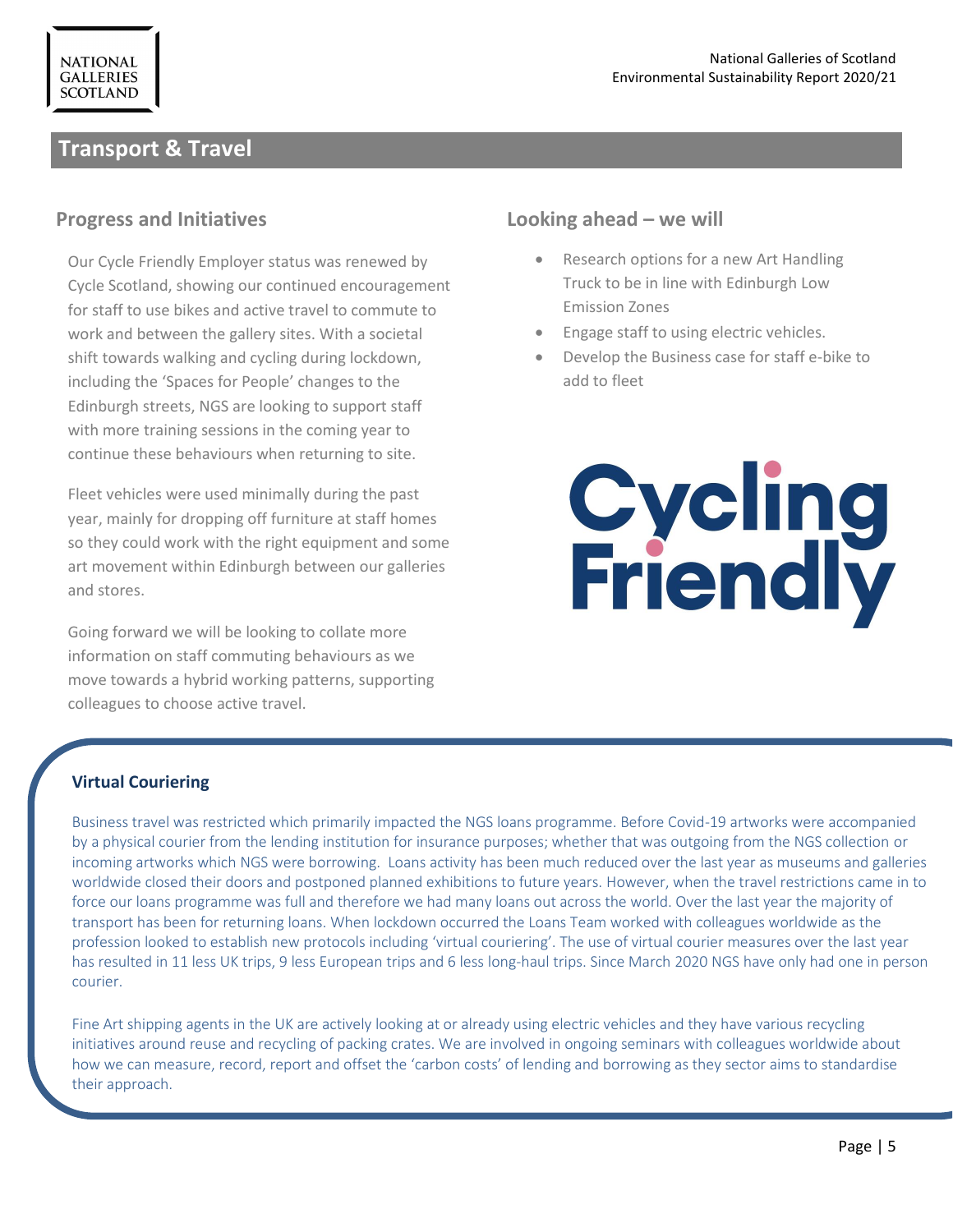# **Resource Use**

**NATIONAL GALLERIES SCOTLAND** 

#### **Progress and Initiatives**

A primary focus when lockdown occurred was how we could ensure our staff and communities safety but also reduce the environmental impact of the PPE that we were using. Reusable masks were sent out to all staff and made available on site. Hand sanitiser was kept in larger bottles and staff were encouraged to refill smaller personal bottles that they carried around on site. Although volume of waste has decreased on site because there have been less people and visitors, and printing was reduced by 80% - unfortunately overall trends show that there has been more general waste this year than in previous years.

Our internal Green Team identified this as an issue for staff at work and at home so collaborated to create videos for colleagues to better explain the waste hierarchy. This also included a refresh of signage around the site as a reminder for all staff. Two 'Love food Hate Waste' webinars were also hosted by Energy Saving Trust which were well received by staff, helping identify ways to reduce food waste at home.

Another important collaboration was with Ki Culture to create their digital Ki Waste Book. A brilliant resource bringing together information on best practise from cultural organisations internationally on tackling waste reduction.

When possible, we continued to offer out furniture for reuse which we can no longer use internally. Through the Circular Arts Network website, which was launched in 2020, NGS was able to organise for Dumfries and Galloway Aviation Museum as well as University of Dundee to reuse some of the retail shop display tables, diverting them from landfill.

#### **Looking ahead – we will**

- Continue with the move to digital working and reducing paper use
- Continue to improve our exhibition design from an environmental point of view



#### **Reusable Face Coverings**

Inspired by a request for face coverings from a member of Edinburgh's Covid-19 Food Share Group, NGS staff teamed up with local group at North Edinburgh Arts, A Stitch in Time, to commission local volunteers and craft professionals to make reusable face coverings.

Four images from the Scottish national collection were agreed on through polls with colleagues from the Galleries and North Edinburgh Arts:

- John Francis Campbell, 'Suilven with Rainbow' (1848)
- Mabel Royds, 'Prickly Pear Cactus' (1924)
- Mabel Royds, 'The Waterfall' (about 1938)
- Samuel John Peploe, 'Tulips The Blue Jug' (about 1919).

The designs were printed onto polyester fabric, and the masks layered with up-cycled cotton fabric donated by NEA. Nearly 500 face coverings were made through the hard work of machinists, in their own homes, and then volunteers from the local community who added in elastic. The coverings were then delivered to volunteers and residents as a gift through seven different local groups, including Granton Community Gardeners, Scran Academy Fresh Start and North Edinburgh Arts café.

The Galleries then commissioned a further 500 face coverings for colleagues to be made by one of the original makers, Francia Frank, a locally based couturier and designer.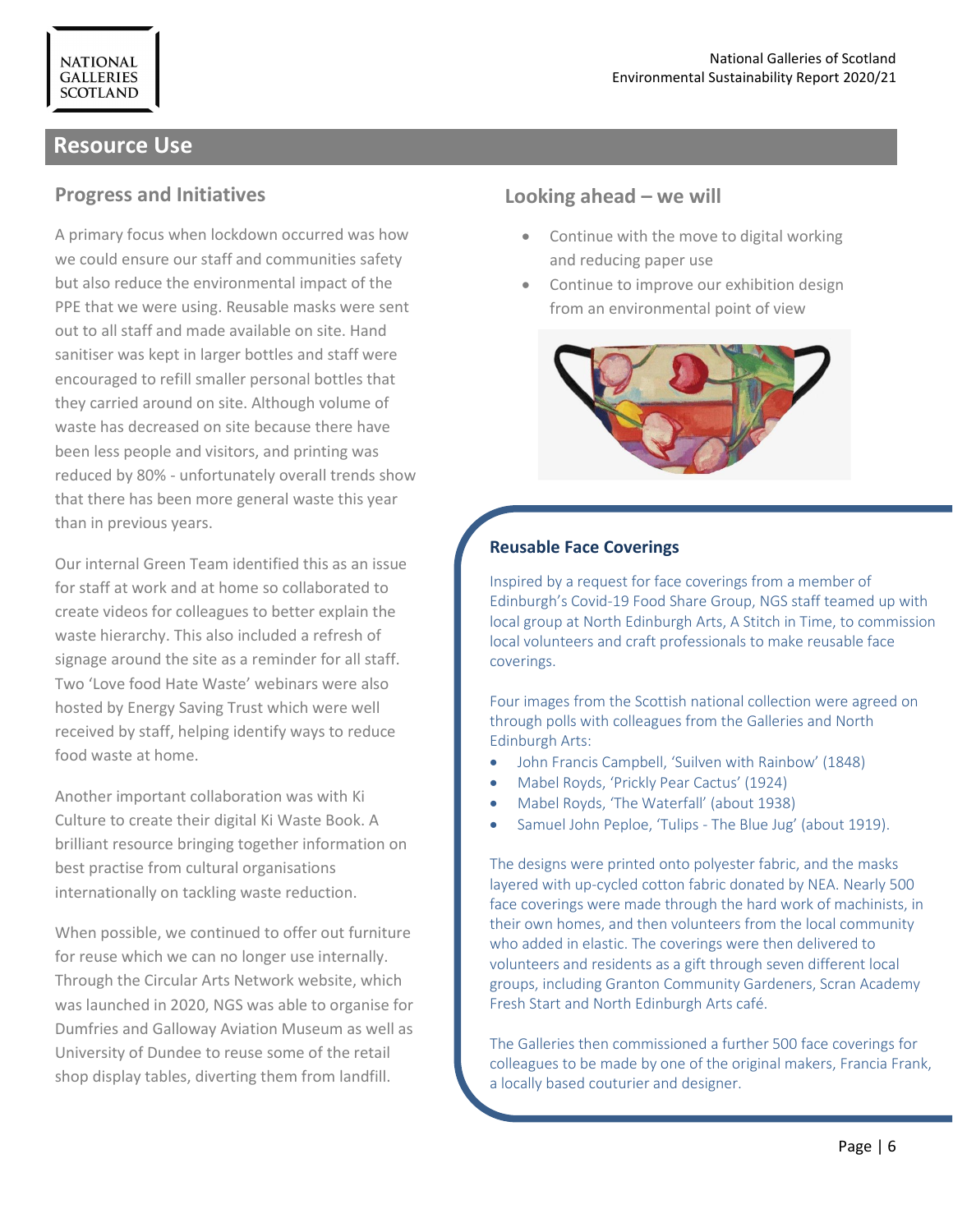**NATIONAL GALLERIES SCOTLAND** 

#### **Progress and Initiatives**

In 2020/21 NGS has been part of the Adaptation Scotland Benchmarking Working Group; an invaluable network of public bodies for knowledge and skill sharing. Adaptation Scotland have supported the group with multiple training opportunities from climate adaptation communication to learning about digital facilitation when processes moved online. As part of this group NGS have been mapping our work through Adaptation Capability Framework which helps identify and steer progress to fully embedded adaptation processes.

NGS participate as a speaker at the international Cultural Adaptations Conference in March 2021 on our use of the Capability Framework and how we have been approaching internal Climate Risk assessments.

Our Archives and Library Team were able to join a webinar hosted by the Scottish Council on Archives, National Records of Scotland and Creative Carbon Scotland; helping the team consider the ways climate change may impact the NGS archives and consider ways of minimising the risk of this.

The NGS Conservation Team have been supporting a Masters student from University of Glasgow with her research on environmental sustainability and the issues of time-based media – with elements of adaptation having to be considered through this work.

# **Looking Ahead – we will**

- Expand training to raise awareness of the potential impacts of our changing climate
- Continue our progress through the Adaptation Scotland Capability Framework

# **Adaptation Sustainable Procurement**

#### **Progress and Initiatives**

NGS has continued to make progress with sustainability through our Procurement Strategy for 2019-22. Continuing to engage with training through Zero Waste Scotland the ProCirc Project whenever possible.

The Procurement Strategy is the next step for embedding principles of Circular Economy and Whole-Life Costing into contracts. Social sustainability has also been considered with priority areas such as Equality & Diversity, Fair & Ethical Trading and Community Benefits. For example, NGS transferred its investment portfolio to the COIF Charities Ethical Fund, managed by CCLA. The fund's investment policy has strong ethical and sustainable investment criteria

Effort has been focused on the larger tender exercises where maximum impact could be had, such as the Building Maintenance Services Contract and Provision of Fine Art Crates. Our Terms and Conditions were also updated to include reference to our Environmental Policy and strengthen our requirements for suppliers and contractors to take environmental factors into consideration.

Staff training is a priority, using the Scottish Government Climate Literacy eLearning tool launched in March 2021. The first step will be to trial training on the key departments who manage the larger contracts to improve sustainability knowledge.

#### **Looking Ahead – we will**

- Provide procurement training for key departments and larger contracts
- Embed circular economy questions within our tender processes.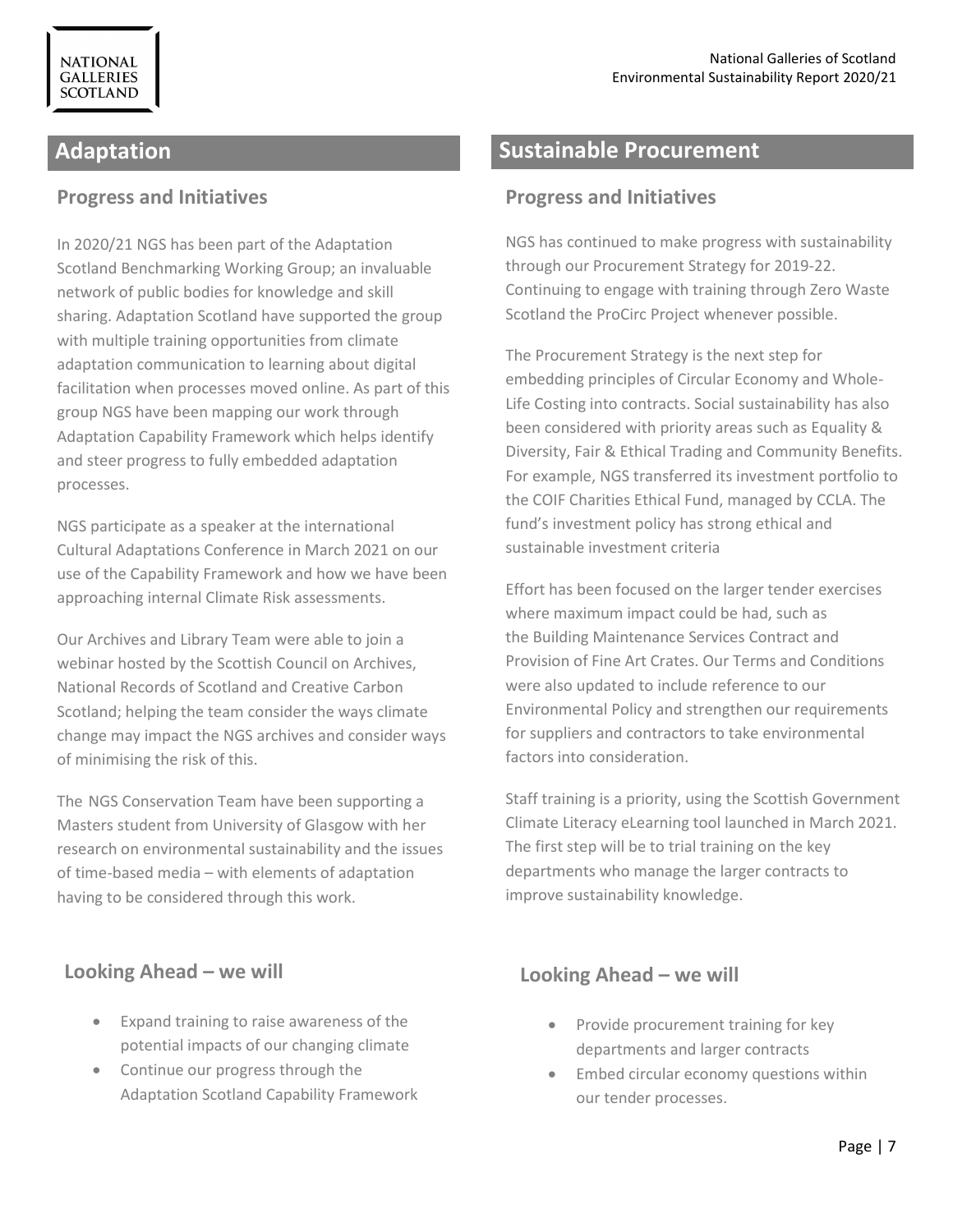# **Biodiversity**

#### **Progress and Initiative**

Appreciation for nature and green spaces was a theme for many during 2020-21, especially during lockdown. NGS kept access to the grounds open at the Gallery of Modern Art during this period for the local community. While the gallery building were closed, the art sculpture trail around the site allowed locals to still enjoy art while out in nature. While the grounds were quieter, the gardening team took the opportunity to allow more of the grass to grow longer to encourage more biodiversity, it is planned for this to continue this going forward.

More bird and bat houses as well as insect hotels were installed around the grounds of the Gallery of Modern Art to support local species such as robin, wrens, tits, and woodpeckers as well as swallows and swifts in the warmer months.

As part of The Wildlife and Natural Environment (Scotland) Act 2011, NGS as a public body are required to publish a report every three years on our contributions to support and improve biodiversity. The NGS Biodiversity Report for 2018-21 is available on our website, covering all actions taken to protect biodiversity, engagement projects with visitors too.

#### **Looking ahead – we will**

- Carry out a biodiversity site survey of the Gallery of Modern Art
- Use the national collection to engage with visitors on the natural environment



*Waterfront nursey exploring the Mobile Orchard Photo: Roberto Ricuitti*

#### **The Mobile Orchard engagement programme**

The Art Works project is currently in the planning stages designing a new building centred around the care and research of the national art collection. The 4.5-hectare site, located in North Edinburgh Granton area is currently home to the Mobile Orchard comprising of 90 Scottish heritage apple trees. NGS' Community Outreach Officer organised for three local gardening groups and the Edinburgh Waterfront Nursery to visit the site last year.

The gardening groups participate in a pruning workshop with Scottish Heritage Fruit Trees expert John Hancox. The visit included discussions with the group on the importance of the rewilded selfseeded trees shrubs and plants which have grown across the site over the past 20 years, and how to preserve them. The nursery group sessions involved planting activities using herbs and spring flowering bulbs. The children were also given some trowels and forks to dig around in the loose soil to investigate for bugs and earthworms.

A final visit was made by the National Museum of Scotland colleagues from the Natural History Curation Collection Team. Discussions are currently underway for organising ID workshops from invertebrates, and vertebrates and sustainability workshops with a local primary school.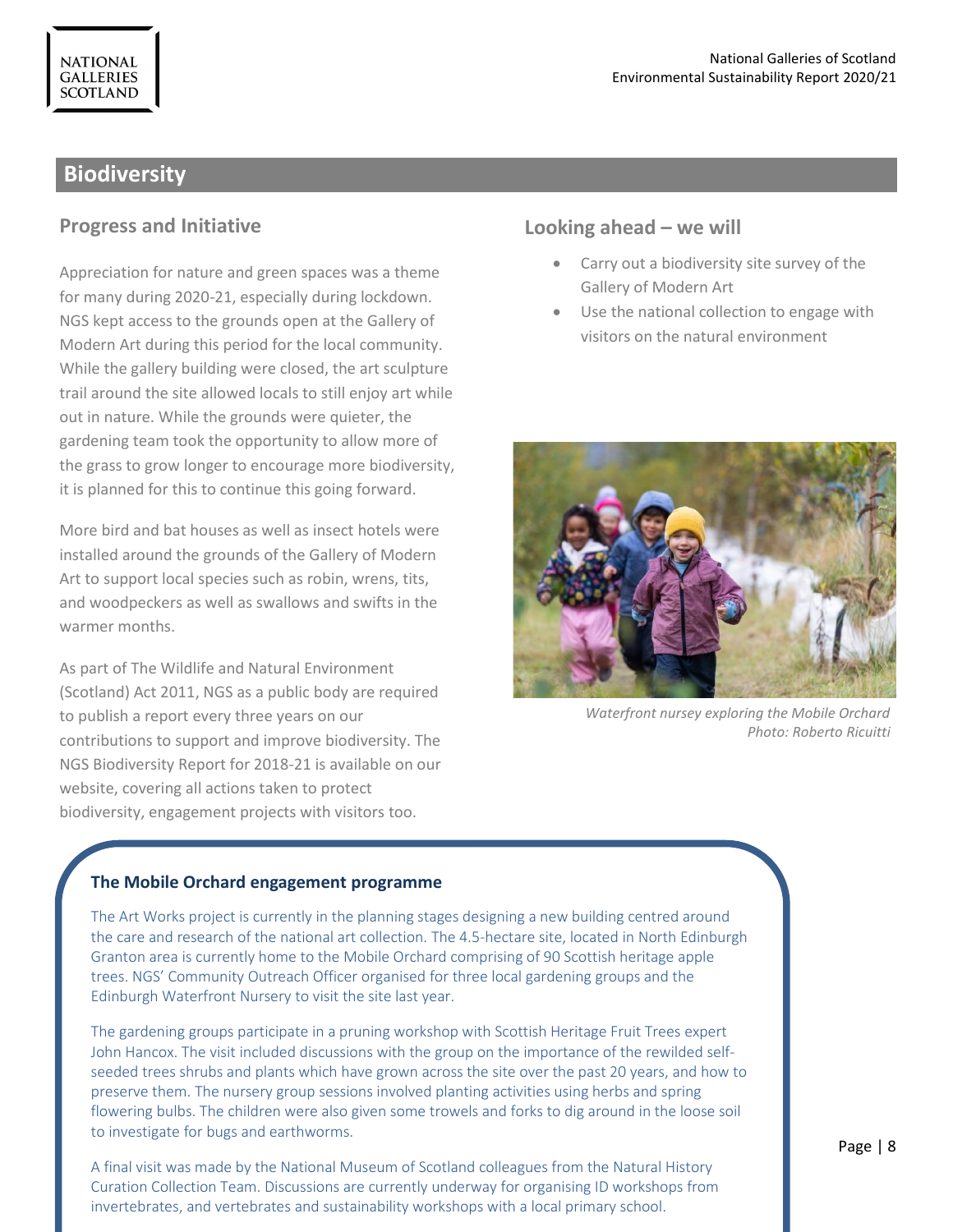# **Staff & Visitor Engagement**

## **Progress and Initiative**

The majority of staff engagement took place online in 2020-21. A primary focus was training of staff when returning to site in relation to new social distancing procedures and the use of PPE. NGS took this opportunity to include a module of training on sustainability for on site, from reducing waste and energy use to reminders of support for sustainable forms travel when commuting to and from work.

During lockdown NGS also rolled out the use of Microsoft 'Yammer', within which a 'Green Things' social channel was set up for staff to share any environmental focused projects they were doing at home, or ask for help or tips from fellow colleagues. This was a great resource for staff to stay connected which people sharing new gardening endeavours, cycle routes they had found as well as discussing energy saving tips.

Online support for communities also continued online; NGS' Sustainability Officer along with other colleagues participated in a Q&A session with the arts & cultural studies students from Queen Margaret University in Edinburgh.

The annual Schools Arts Competition was still able to take place digitally and during summer the art works were on display in the Gallery of Modern Art One. The theme for Secondary 1-3 was 'Climate Change' and Special education Schools theme was 'Amazing Nature' with an incredible response from students. Topics they covered included the depletion of natural resources, visions of future landscapes as well as the Australian forest fires from early 2020.

## **Looking ahead – we will**

- Continue our community outreach work through The Art Works project.
- Continue sustainability training for all colleagues



*Thomas Shields, South Kelvinside Academy*



*Mustafa Ezzo, Braidburn School*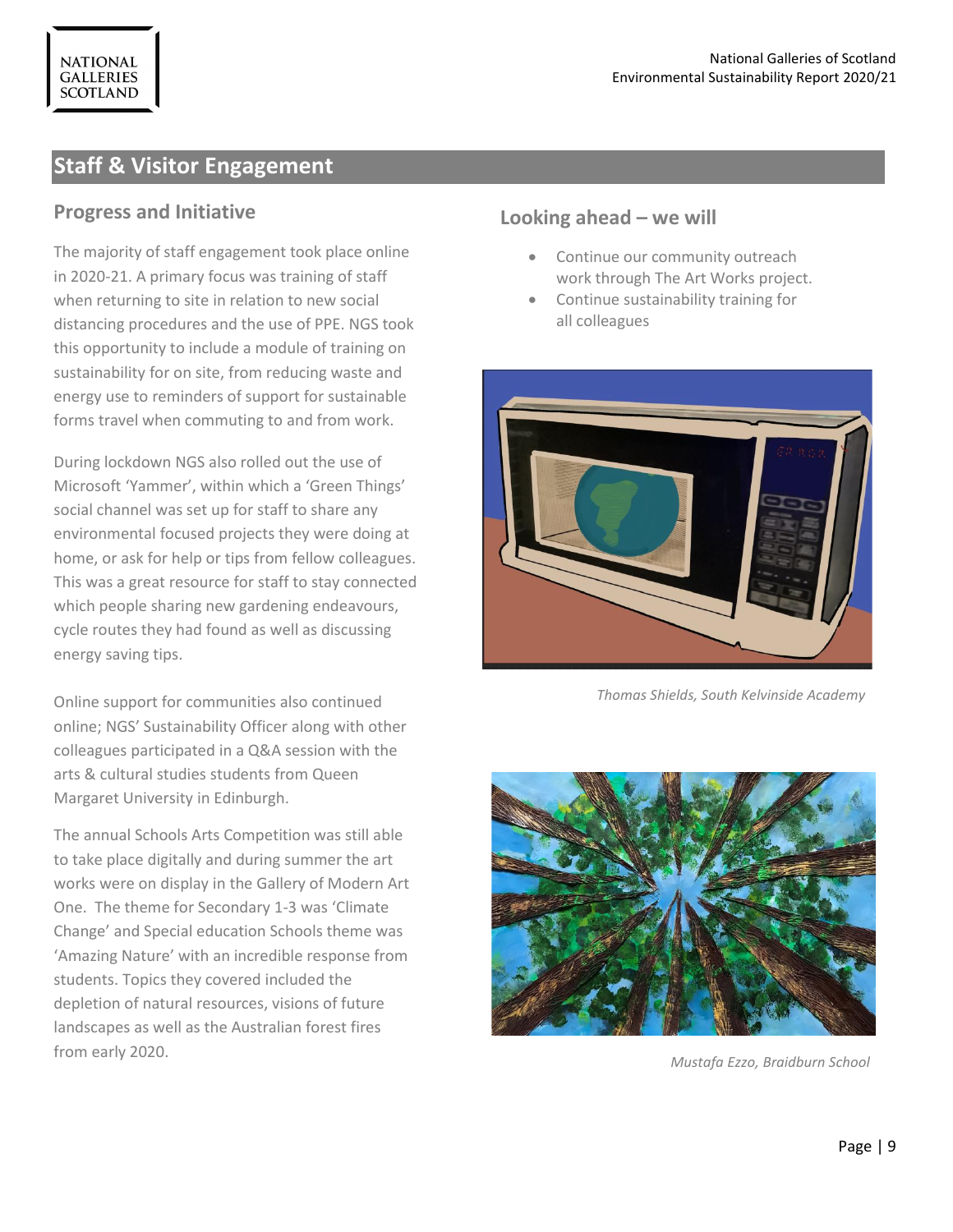# **APPENDIX: Performance Figures**

The following table provides a summary of how we are performing against our carbon reduction targets.

|                | <b>EMISSIONS</b>           | 2008/09<br>(Baseline) | 2019/20   | 2020/21   |  |
|----------------|----------------------------|-----------------------|-----------|-----------|--|
| <b>Targets</b> | <b>Total Carbon (CO2e)</b> | 3.745                 | 1.594     | 1302      |  |
|                | Our Target 60% by 2021/22  |                       | $-57.33%$ | $-65.16%$ |  |

The following chart provides a summary of how we are performing in energy use.

|                                   | <b>SCOPES</b>                                                | 2008/09<br>(Baseline) | 2019/20 | 2020/21 |
|-----------------------------------|--------------------------------------------------------------|-----------------------|---------|---------|
| <b>Gross</b>                      | Scope 1: Direct (gas)                                        | 1,021                 | 747     | 693     |
| <b>Emissions</b><br>(Tonnes Co2e) | <b>Scope 2: Indirect (electricity</b><br>generation)         | 2,476                 | 750     | 551     |
|                                   | <b>Scope 3: (Electricity transmission</b><br>& distribution) | 193                   | 64      | 47      |
|                                   | <b>Total</b>                                                 | 3,690                 | 1561    | 1292    |

The following chart provides a summary of how we are performing in transport.

| <b>Transport</b>                                  | Scope 1                | 2008/09 | 2019/20 | 2020/21 |
|---------------------------------------------------|------------------------|---------|---------|---------|
| <b>Gross</b><br><b>Emissions</b><br>(Tonnes CO2e) | Direct (vehicle fleet) | 8.62    | 14.15   | 4.16    |

The following chart provides a summary of how we are performing in water.

| Water | Scope 3                    |        | 2019/20 | 2020/21 |  |
|-------|----------------------------|--------|---------|---------|--|
|       | Water m3                   | 20,639 | 15,330  | 4.323   |  |
|       | <b>Water tonnes (CO2e)</b> | 18.09  | 16.13   | 4.55    |  |

The following chart provides a summary of how we are performing in waste.

| $\tilde{}$<br><b>Waste</b> | Scope 3                                         | 2008/09<br>(Baseline) | 2019/20 | 2020/21 |
|----------------------------|-------------------------------------------------|-----------------------|---------|---------|
|                            | <b>Waste Total (tonnes)</b>                     | 117                   | 148     | 76      |
|                            | <b>Waste Recycled (tonnes)</b>                  | 16                    | 19      | 4       |
|                            | <b>Waste to Anaerobic Digestion</b><br>(tonnes) | 0                     | 28      | 6       |
|                            | <b>Waste to Refuse Derived Fuel</b><br>(tonnes) | 0                     | 73      | 56      |
|                            | <b>Waste to Landfill (tonnes)</b>               | 97                    | 0       | 0       |
|                            | <b>Waste (Co2e) tonnes</b>                      | 28.38                 | 268     | 142     |